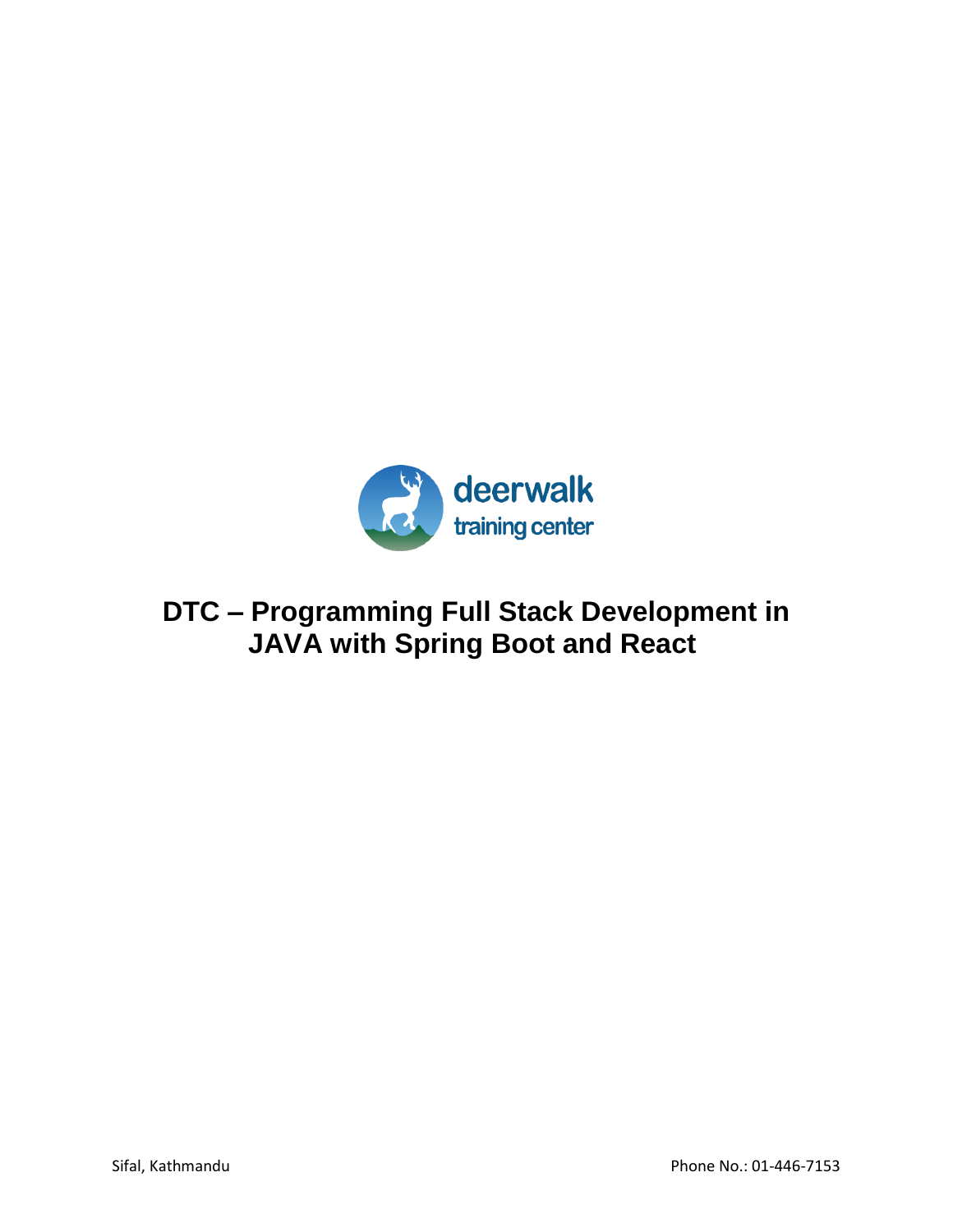# **Programming in Java: Level 1**

## **OBJECTIVES**

The DTC – Programming in Java – Level 1 course is targeted for beginners who want to:

- Learn how to think and write meaningful piece of code in Java.
- Learn how to read JAVA code that has been written by somebody else.
- Learn how to map literary description of a problem (requirement) to an application/library coded in Java. In summary, this course teaches how to program using Java programming language.

This is a core basic level course that is essential for anyone who have no prior programming experience but wish to be a professional Java engineer in future

# **TARGET GROUP**

● Anyone who has some basic knowledge about programming and wants to learn to write applications in JAVA for any purpose e.g. curiosity, hobby, to complete an academic project, to work towards a career as JAVA programmer, to help in project management, etc.

#### **Prerequisites:**

- Basic knowledge about programming, bits/bytes, procedures, classes, computer architecture, etc. If you just have a theoretical knowledge that is perfectly okay but you should have strong convictions on what programming is, and what you hope to achieve from this class.
- Willing and eager to spend at least 10-20 hours (varying from student-to-student) per week outside of the training class to read/write codes in Java (self-study and practice).
- There is no prior educational level requirement for this course. Anyone from 10+2 student to someone who is doing her PHD in Genetic Engineering is welcome to take this course.
- If you are only interested in theory and have no interest/patience in spending at least 10 hours every week throughout the duration of the course, then this course is clearly not for you.
- If you have absolutely no idea about programming or do not see yourself doing programming in the next six -odd months, then this class may not be for you!

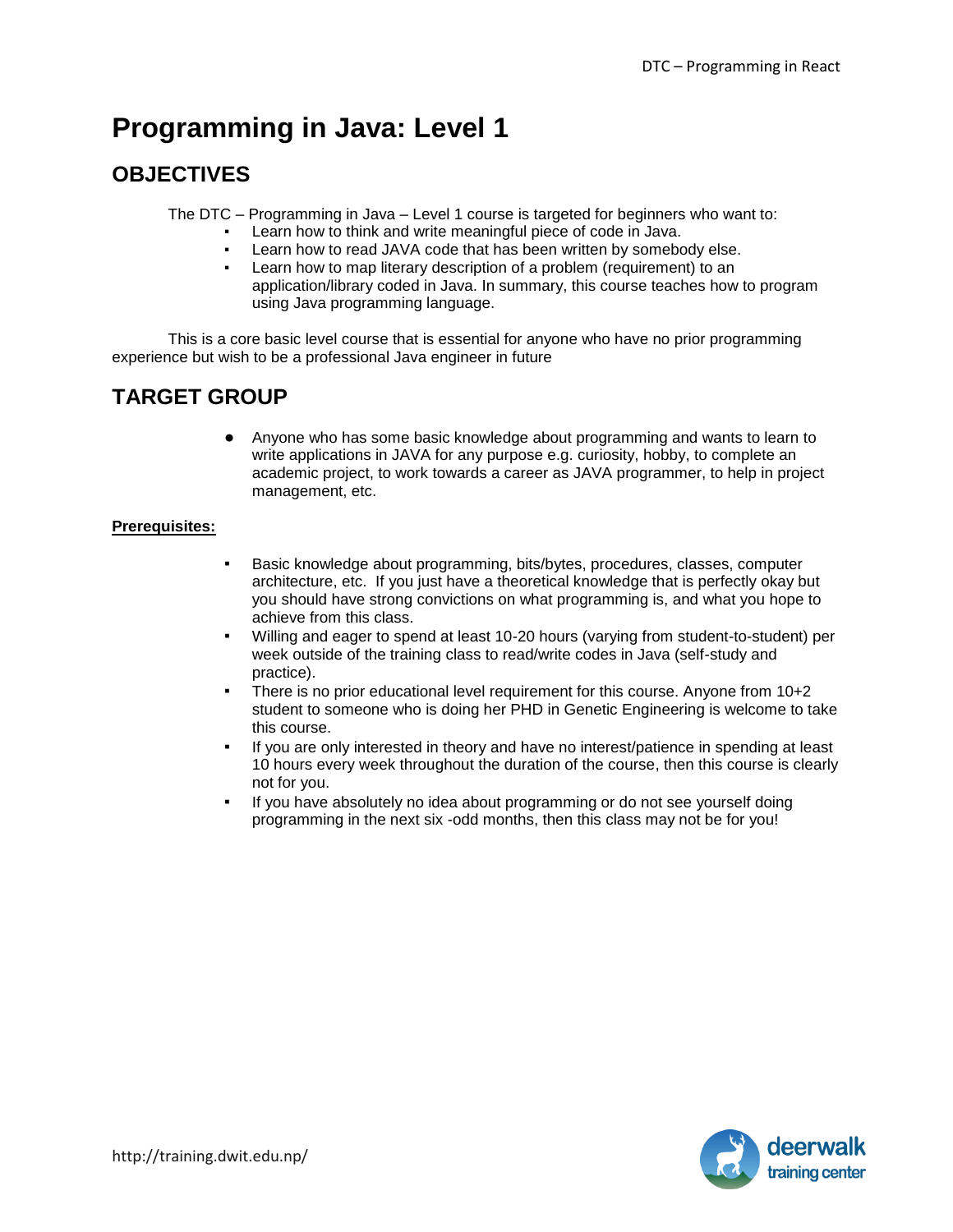### **TRAINING METHOD**

- The course is spread over 40 hours that consists of lecture and lab work. There will be approximately 10 hours of lectures and 30 hours of hands-on lab work.
- Lab exercises are mandatory, have a fixed deadline, and are graded. The course puts heavy emphasis on lab exercises because software programming can only be learnt well by explicitly putting into practice the principles that have been taught (i.e. in simpler terms – by doing lots and lots of coding). Late submission (past the deadline) of exercises incur some penalty from total points.
- Instructors may provide relevant lecture/lab notes to students as (and when) necessary in the form of printed handouts and or via emails.
- Instructors may provide supplementary code snippets to students via email or in lab class to support the theory and or lab material that is being taught.
- At the end of the course, students may have to give an exam (which will be optional), that will test their knowledge on the material covered during the course. This exam may be practical and/or theoretical and is mandatory for any student wishing to join a higher level.
- Students are graded on the basis of attendance, lab exercises and exam in the increasing order of importance.

In summary, the only effective way to learn programming is to write lots of code. So, in order to really make this training productive, students are encouraged to spend as much time as necessary to complete the lab exercises on time. As part of the course, students will spend at least 30 hours in the lab but especially if you are new to programming or are coming from a non-computer-science background, it is recommended that you spend at least 10-20 hours per week outside of the class on your own to practice coding in Java.

### **COURSE DURATION**

- 30 hours
- **Classes** 
	- ✔ Morning/Evening

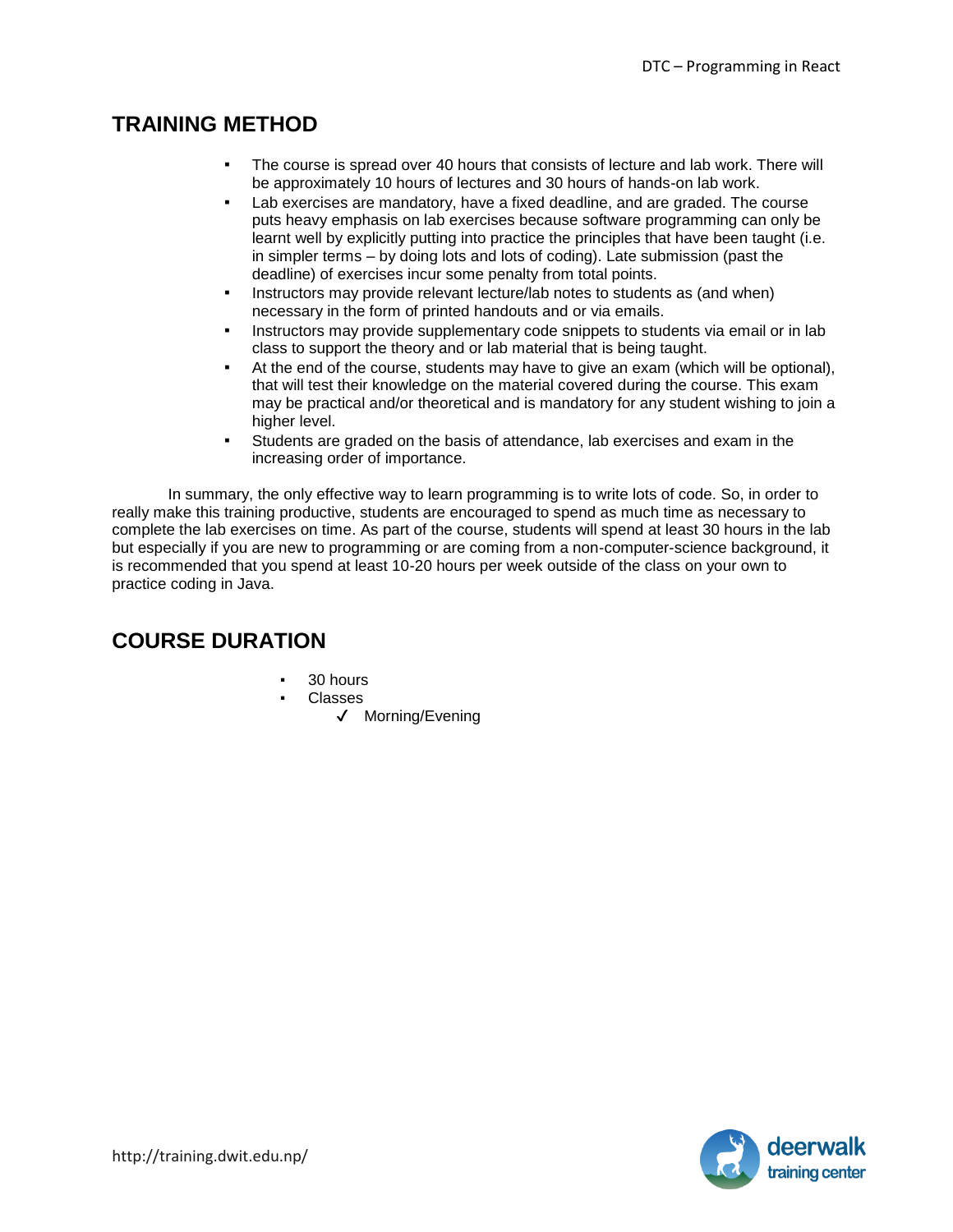### **COURSE BREAKDOWN**

#### **Theory:**

1. OVERVIEW OF JAVA LANGUAGE

- Introduction
- H/w and s/w requirements
- Installation of jdk.
- 2. PROGRAMMING WITH JAVA
	- Class declaration
	- Members of classes
	- Structure of java class
	- Main method
	- **•** Command line arguments<br>• Source code compilation
	- Source code compilation
	- Coding convention
	- Java packages

#### 3. CONSTANT, VARIABLES AND DATA TYPES

- Primitives and non-primitives variables
- 4. DECISION AND BRANCHING
	- IF, ELSE, SWITCH, BREAK, CONTINUE
- 5. LOOPING
	- FOR, WHILE, DO-WHILE
- 6. FUNDAMENTALS OF LOOPS
	- Initializing objects
	- Static members
	- Inheritance
	- **Polymorphism**
	- Encapsulation

#### 7. ABSTRACT CLASS AND INTERFACES

- Defining interfaces
- Separating interface and implementation
- **•** Implementing and extending interfaces
- Abstract classes
- 8. EXCEPTION HANDLING
	- Exceptions and the exception hierarchy
	- **•** Throwing exceptions<br>• Catching exceptions
	- Catching exceptions
	- Chaining exceptions
	- The finally block

#### 9. ADVANCE DATA STRUCTURES (JAVA COLLECTION CLASSES)

- Arrays
- List<e> interface and its implementation
- Map<k, v> interface and implementation
- Set<e> interface and implementation
- 10. JDBC CONNECTION

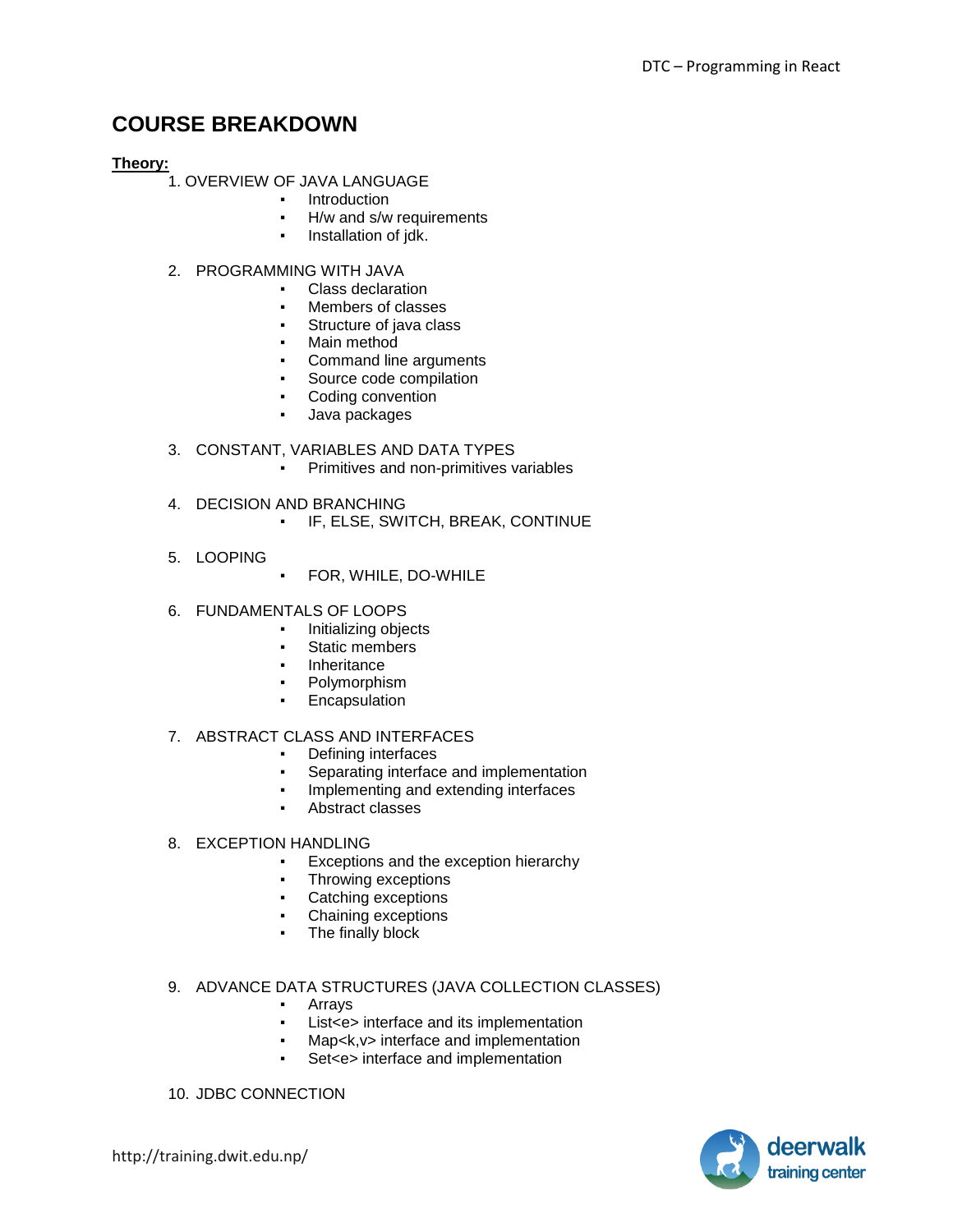- Jdbc overview
- Using drivermanager, connection, statement, preparedstatement and resultset
- Create, delete, insert, update statements

### **LABS**

Lab assignments will focus on the practice and mastery of contents covered in the lectures; and introduce critical and fundamental problem-solving techniques to the students.

### **DISCLAIMER**

Please note that Deerwalk Training Center reserves the right to change the course syllabus of DTC – Programming in Java – Level 1 course at any time without prior notification.

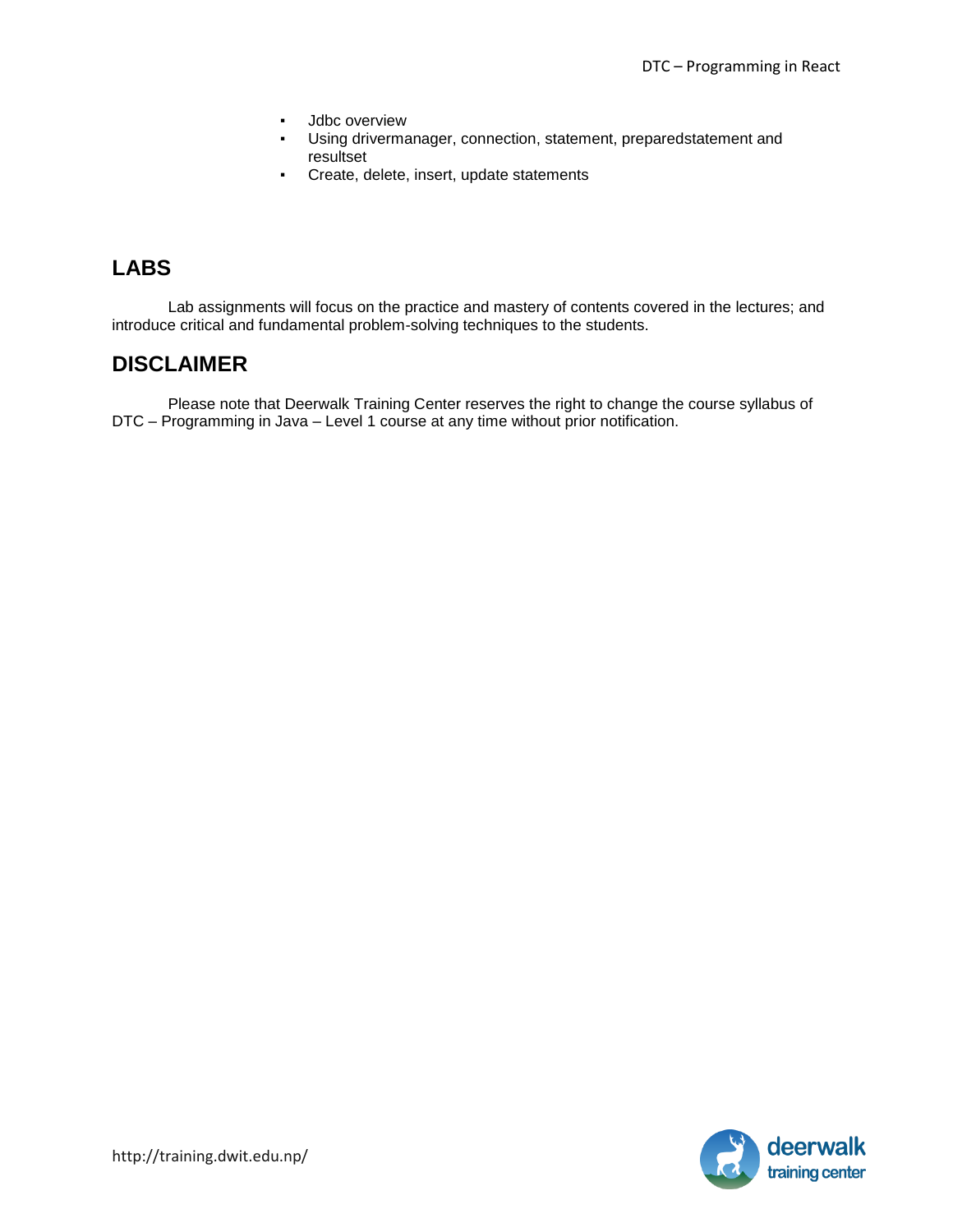# **Programming in Java (Servlet, JSP & Spring Boot): Level 2**

# **OBJECTIVES**

The DTC – Programming in Java – Level 2 course is targeted for trainees:

- Who have had some prior beginner level hands-on programming experience in Java programming language.
- Who have programming experience in some other programming language (e.g. Java, Obj-C, PHP, C, C++, etc.) and want to learn Java.

## **TARGET GROUP**

- High school and university students (undergraduate, graduate, etc.) who want to do coursework (e.g. project, etc.) in JAVA.
- Someone who has experience in some other programming language (e.g. C/C++, PHP, Perl, etc.), but has never done programming in ANDROID.
- Someone who is already working as a professional VB.NET developer and wants to switch to ANDROID.
- Someone who did her undergraduate in Economics, has been working in Media sector since graduation, and also working as a professional freelance PHP developer.
- Electrical/Electronic undergraduates in their 3rd semester who want to beef up their software skills prior to graduation.

#### **Prerequisites:**

- Successfully complete the entrance test with score of at least 40% (for trainees directly applying to this level).
- Successfully complete the DWIT Training Programming in Java Level 1 course (not applicable to trainees directly applying to this level).
- Successfully complete the interview.
- Willing and eager to spend at least 10-20 hours (varying from student-tostudent) per week outside of the training class to read/write codes in Java (self-study and practice).

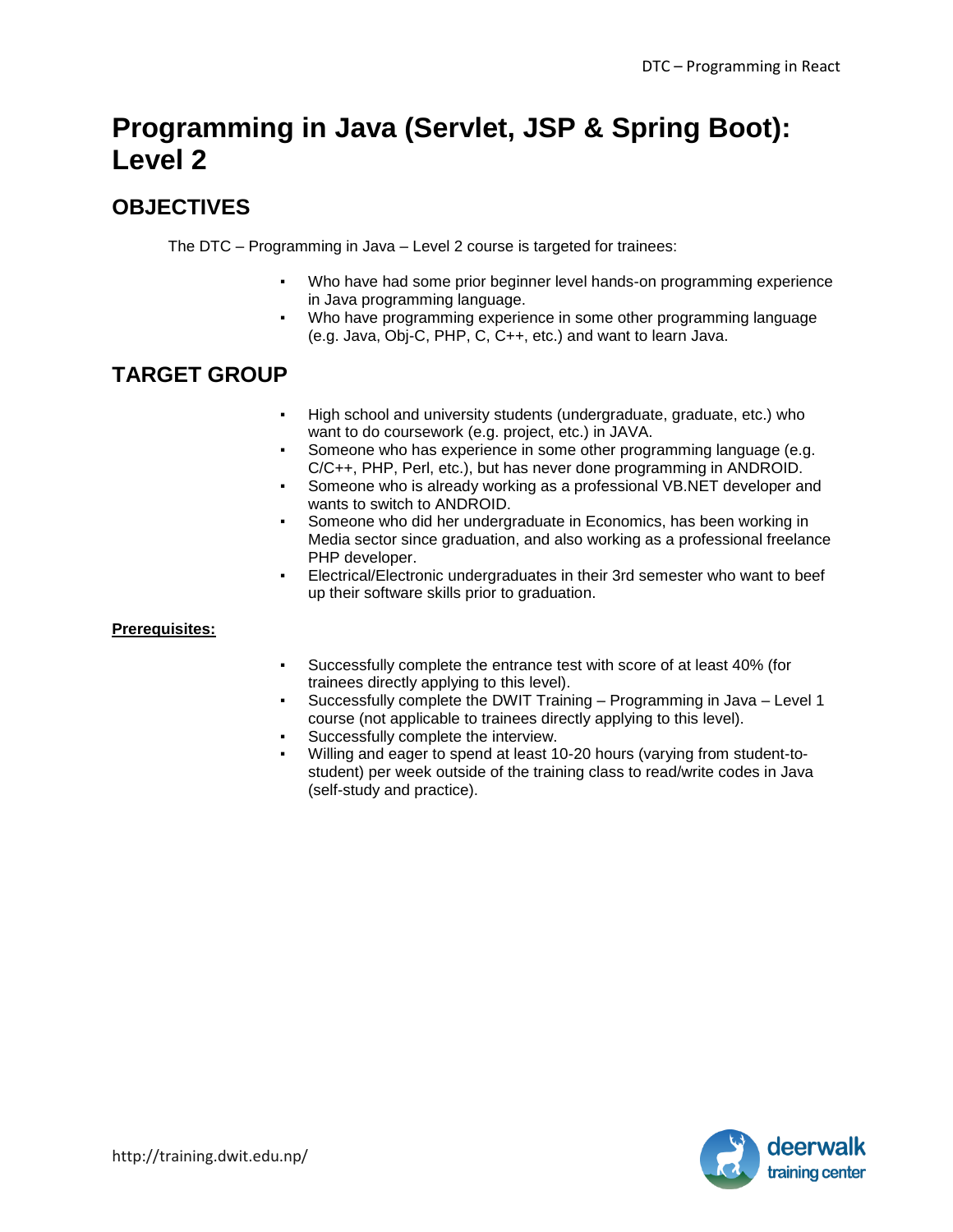### **TRAINING METHOD**

The course is spread over 40 hours that consists of approximately 15 hours of lecture and 25 hours of hands-on lab work.

- Lab exercises are mandatory, have a fixed deadline, and are graded. The course puts heavy emphasis on lab exercises because software programming can only be learnt well by explicitly putting into practice the principles that have been taught (i.e. in simpler terms – by doing lots and lots of coding). Late submission (past the deadline) of exercises incur some penalty from total points.
- Instructors may provide relevant lecture/lab notes to students as (and when) necessary in the form of printed handouts and or via emails.
- Instructors may provide supplementary code snippets to students via email or in lab class to support the theory and or lab material that is being taught.
- At the end of the course, students may have to give an exam (which will be optional), that will test their knowledge on the material covered during the course. This exam may be practical and/or theoretical and is mandatory for any student wishing to join a higher level.
- Students are graded on the basis of attendance, lab exercises and exam in the increasing order of importance.

In summary, the only effective way to learn programming is to write lots of code. So in order to really make this training productive, students are encouraged to spend as much time as necessary to complete the lab exercises on time. As part of the course, students will spend at least 30 hours in the lab but especially if you are new to programming or are coming from a non-computer-science background, it is recommended that you spend at least 10-20 hours per week outside of the class on your own to practice coding in Java.

### **COURSE DURATION**

- $50$  hours
- Classes
	- ✔ Morning/Evening

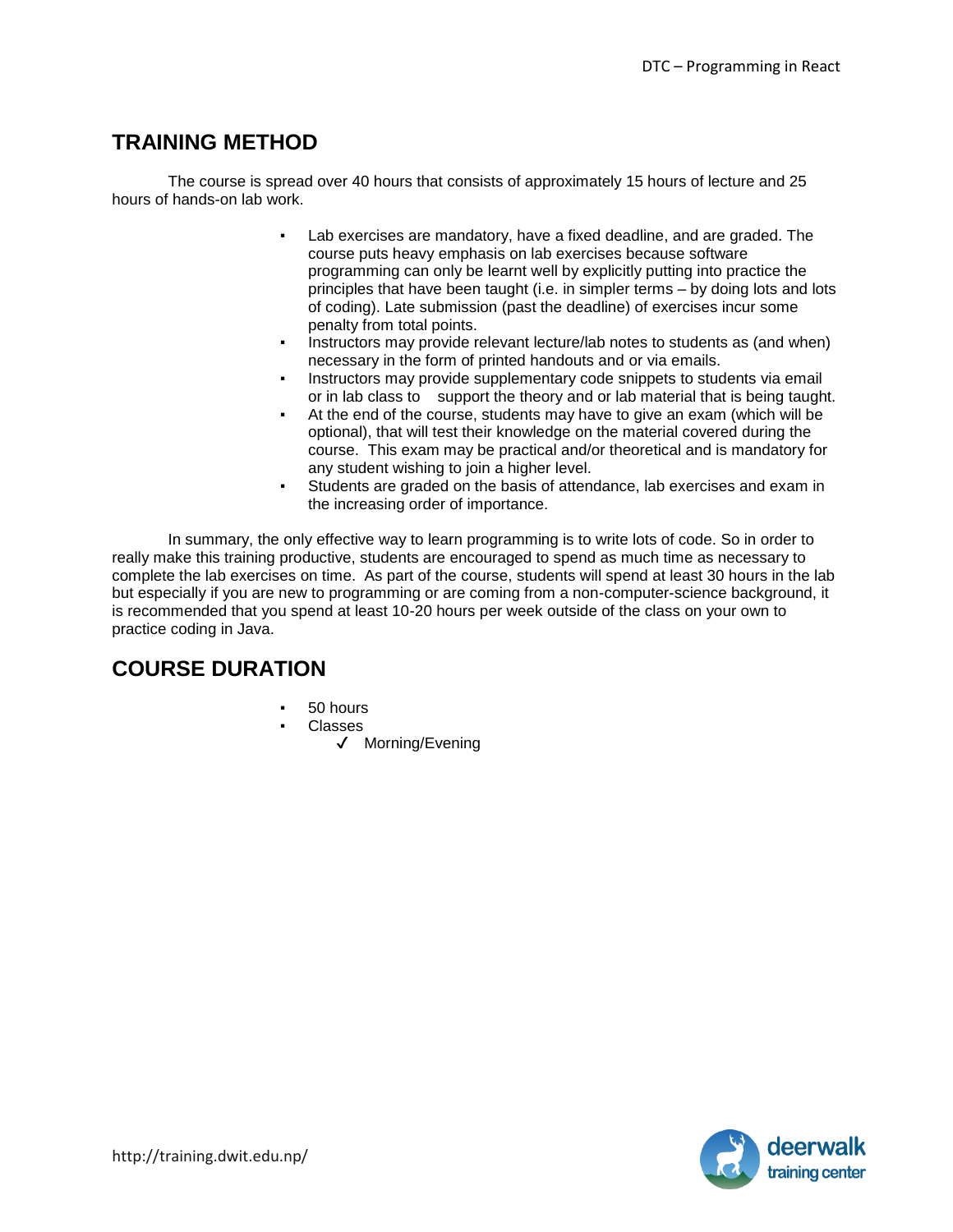### **COURSE BREAKDOWN**

- 1. WEB APPLICATION BASICS
	- How the web works
	- **•** Http overview, brief html review
	- Overview of java ee, servlets & web applications
- 2. SERVLET and JSP
	- Html forms
	- Http: request-response, headers, get, post
	- Overview: how servlets work
	- Requests and responses
	- Http servlets: httpservletrequest, httpservletresponse and httpservlet
	- Deployment descriptor
	- Accessing parameters

#### 3. ADDITIONAL SERVLET CAPABILITIES

- Requestdispatcher: including and forwarding
- Sharing data with the request object attributes
- 4. USING CUSTOM TAGS
	- Custom tags to reduce jsp complexity
	- The jstl
	- Using custom tags
	- The c:url, c:param, c:foreach, c:out tags
- 5. SPRING BOOT
	- **Technical requirements** 
		- Setting up the environment and tools
			- $\triangleright$  Installing Intellij
			- $\triangleright$  The basics of gradle and Maven
			- $\triangleright$  Creating the project with Spring Initializr
			- $\blacktriangleright$  How to run the project
			- $\triangleright$  Spring Boot development tools
			- $\blacktriangleright$  Logs and problem solving
			- $\triangleright$  Installing MariaDB and Mongo

#### 6. USING JPA TO CREATE AND ACCESS A DATABASE.

- Technical requirements
	- $\blacktriangleright$  Basics of ORM, JPA, and Hibernate
	- $\triangleright$  Creating the entity classes
	- $\triangleright$  Creating CRUD repositories
	- $\triangleright$  Relationships between tables
	- $\triangleright$  Setting up the MariaDB database

#### 7. CREATE A RESTFUL WEB SERVICE WITH SPRING BOOT.

- Technical requirements
- Creating a RESTful web service with Spring Boot
- **Basics of RES[T](https://kisslibrary.net/read-preview/c1024215651b7b9c9e11#80373)**
- Creating a RESTful web service
- Using Spring Data REST

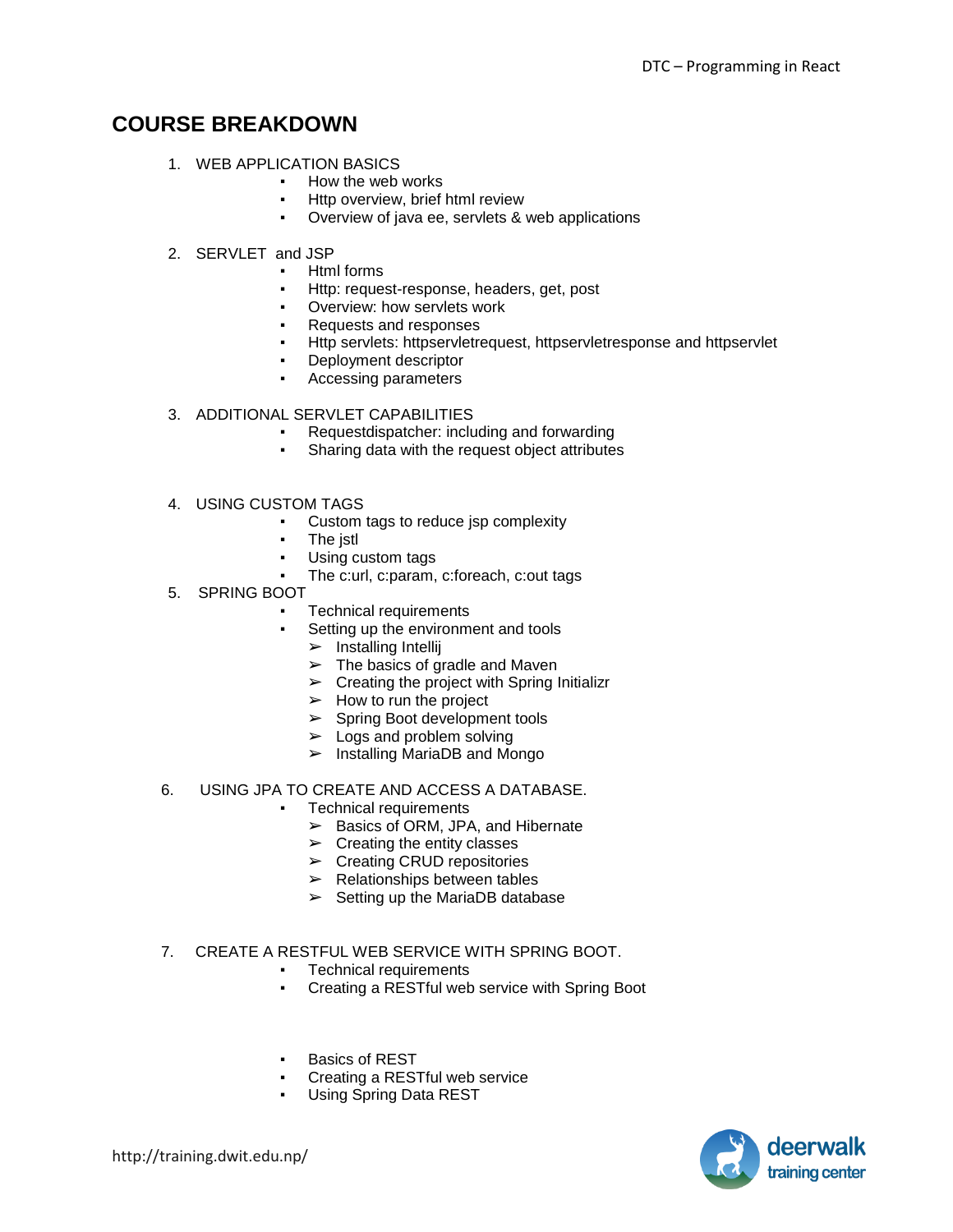#### 8. SECURING AND TESTING YOUR BACKEND

- Technical requirements
- Spring Security
- Securing your backend using JWT
- Testing in Spring Boot
- Creating unit tests

### **LABS**

Lab assignments will focus on the practice and mastery of contents covered in the lectures; and introduce critical and fundamental problem-solving techniques to the students.

### **DISCLAIMER**

Please note that Deerwalk Training Center reserves the right to change the course syllabus of DTC – Programming in Java – Level 2 course at any time without prior notification.

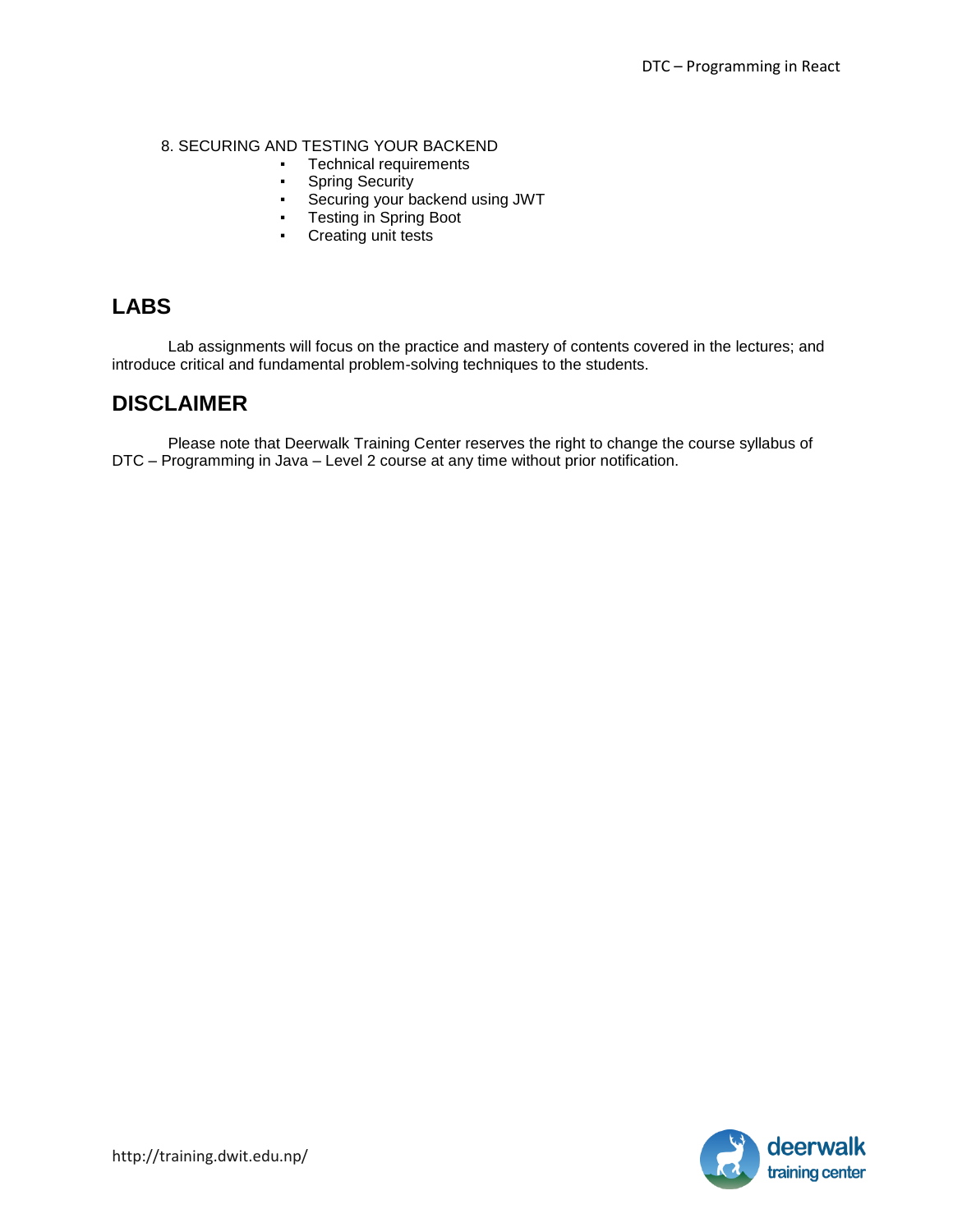# **Full-Stack Development in JAVA with Spring Boot and React: Level 3**

# **OBJECTIVES**

This course builds on the foundation laid by DTC – Programming in Java – Level 3 to prepare trainees for a career as full-stack Java software engineer.

# **TARGET GROUP**

#### **Prerequisites:**

- Successfully completed the DWIT Training Programming in Java Level 2 or obtained at least 40% score on the entrance exam.
- The latter case applies for new students that are directly attempting this training.
- Successfully complete the interview.
- Willing and eager to spend at least 10-20 hours (varying from student-tostudent) per week outside of the training class to read/write codes in Java (self-study and practice).
- Please note that this is a lab intensive course where the students will be expected to work on lab exercises for approximately half the duration of the session.

## **TRAINING METHOD**

- The course is spread over 40 hours that consists of approximately 20 hours of lecture and 20 hours of lab work.
- Lab exercises are mandatory, have a fixed deadline, and are graded. The course puts heavy emphasis on lab exercises because software programming can only be learnt well by explicitly putting into practice the principles that have been taught (i.e. in simpler terms – by doing lots and lots of coding). Late submission (past the deadline) of exercises incur some penalty from total points.
- Instructors may provide relevant lecture/lab notes to students as (and when) necessary in the form of printed handouts and or via emails.
- Instructors may provide supplementary code snippets to students via email or in lab class to support the theory and or lab material that is being taught.
- At the end of the course, students may have to give an exam (which will be optional), that will test their knowledge on the material covered during the course. This exam may be practical and/or theoretical and is mandatory for any student wishing to join a higher level.
- Students are graded on the basis of attendance, lab exercises and exam in the increasing order of importance.

### **COURSE DURATION**

- 40 hours
- **Classes** 
	- ✔ Morning/Evening

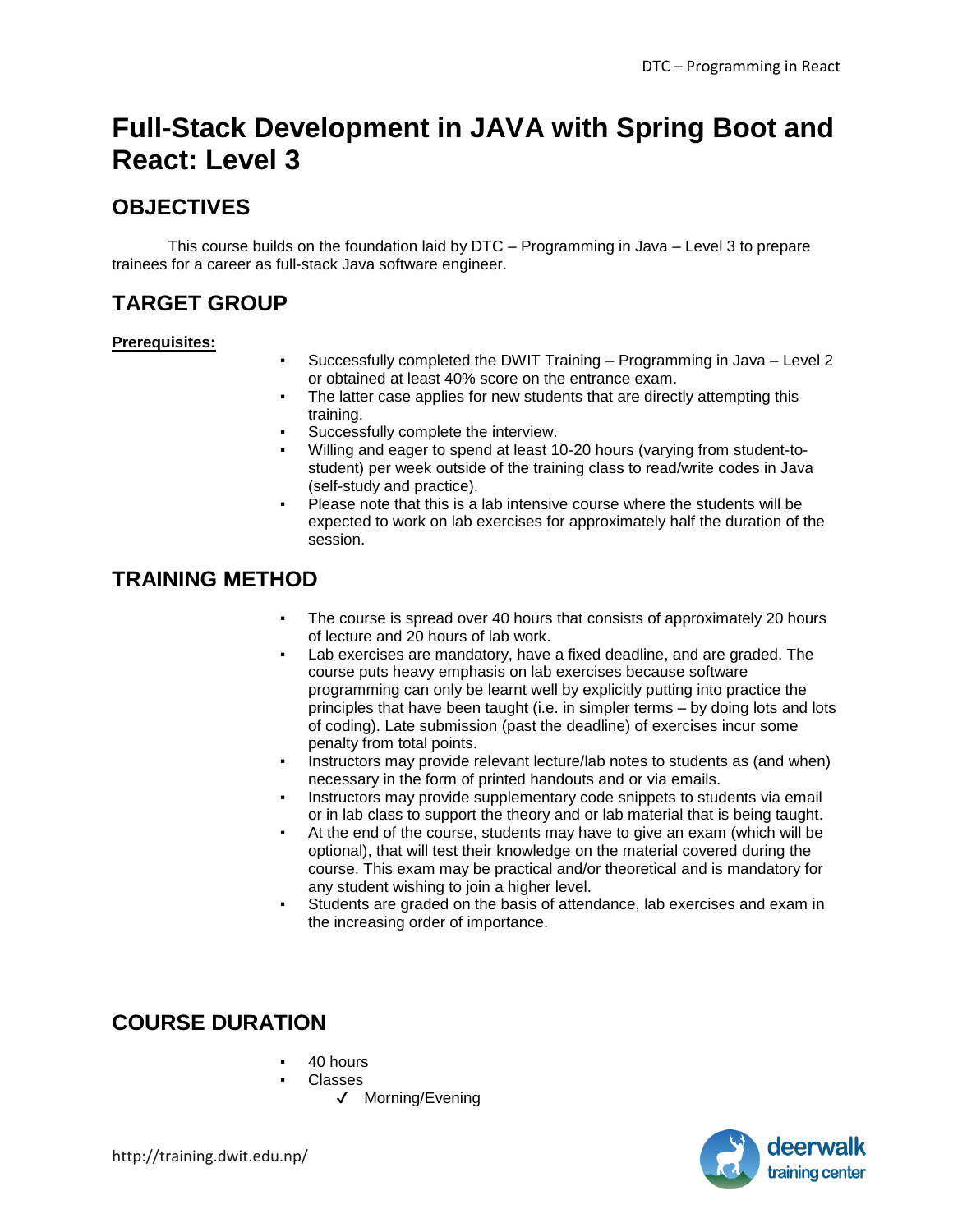### **COURSE BREAKDOWN**

- 1. Setting Up the Environment and Tools Frontend
	- **Technical requirements**
	- **Installing Node.js**
	- Installing VS Code
	- Creating and running a React app
	- Modifying a React app
- 2. Getting Started with React
	- Technical requirements
		- **Basic React components**
		- **Basics of ES6**
		- Understanding constants
		- Arrow functions
		- Template literals
		- Classes and inheritance
		- **JSX and styling**
		- Props and state
		- Component life cycle methods
		- Handling lists with React
		- Handling events with React
		- Handling forms with React

#### 3. Consuming the REST API with React

- Technical requirements
- Using promises<br>• Using the Fetch
- Using the Fetch API
- Practical examples

#### 4. Useful Third-Party Components for React

- Technical requirements
- Using third-party React components
- React Table
- The modal window component
- Material UI component library
- Routing
- 5. Setting Up the Frontend for Our Spring Boot RESTful Web Service
	- Technical requirements
	- Mocking up the user interface
	- Preparing the Spring Boot backend.
	- Creating the React project for the frontend
- 6. Adding CRUD Functionalities
	- **Technical requirements**
	- Creating the list page
	- The delete functionality
	- The add functionality
	- The edit functionality
	- **Other functionalities**
- 7. Styling the Frontend.
	- Technical requirements